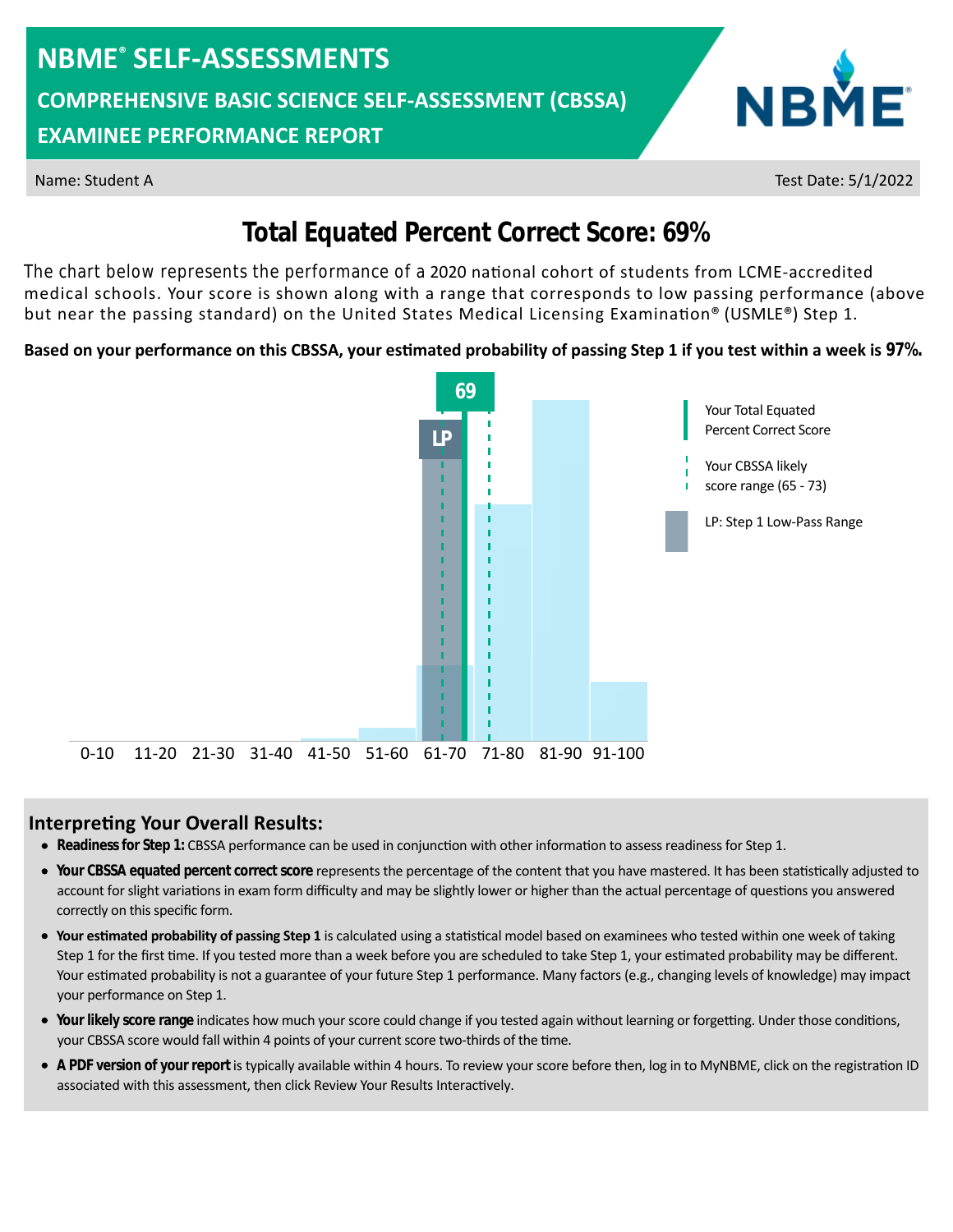**COMPREHENSIVE BASIC SCIENCE SELF-ASSESSMENT (CBSSA)**

### **EXAMINEE PERFORMANCE REPORT**



Name: Student A Test Date: 5/1/2022

#### **Interpreting Your Content Area Results:**

- Your equated percent correct (EPC) scores indicate the percentage of the content that you have mastered. EPC scores are statistically adjusted to account for slight variations in exam form difficulty and may be slightly lower or higher than the actual percentage of questions you answered correctly on this specific exam form.
- The Comparison Group average EPC score represents the estimated performance of the 2020 cohort of Step 1 first-takers from LCME-accredited medical schools on CBSSA.
- The green boxes below indicate whether your performance was statistically lower, about the same, or statistically higher than the performance of the comparison group after taking into account the precision of each content area score. Content area EPC scores are less precise, so small differences in those scores should not be overinterpreted.
- **You may use this report to identify areas of strength and weakness**, but keep in mind that some content areas are more difficult than others and some comprise larger portions of the exam. The percentage of items for each area may not add up to 100%.

|                                            | Your EPC Score | <b>Comparison Group</b><br>Average EPC Score | Score Comparison:<br>Lower Same Higher | % of Items |
|--------------------------------------------|----------------|----------------------------------------------|----------------------------------------|------------|
| Performance by Physician Task              |                |                                              |                                        |            |
| MK: Applying Foundational Science Concepts | 69             | 79                                           |                                        | 60-70%     |
| PC: Diagnosis                              | 68             | 83                                           |                                        | 20-25%     |
| PBLI: Evidence-Based Medicine              | 56             | 80                                           |                                        | $4 - 6%$   |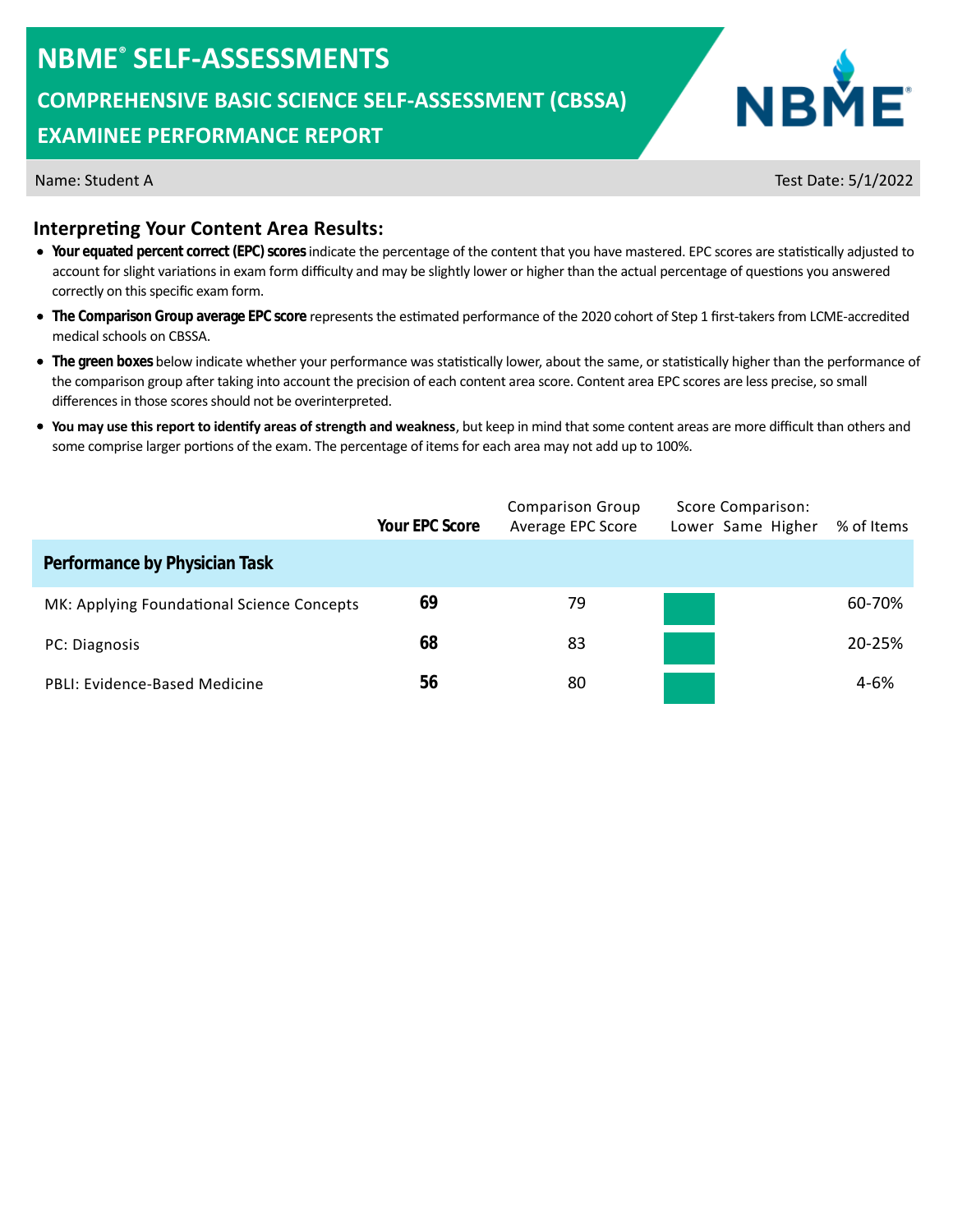**COMPREHENSIVE BASIC SCIENCE SELF-ASSESSMENT (CBSSA)**

## **EXAMINEE PERFORMANCE REPORT**

|                                                                  | Your EPC Score | <b>Comparison Group</b><br>Average EPC Score | Score Comparison:<br>Lower Same Higher | % of Items |
|------------------------------------------------------------------|----------------|----------------------------------------------|----------------------------------------|------------|
| Performance by System                                            |                |                                              |                                        |            |
| <b>General Principles</b>                                        | 68             | 78                                           |                                        | 12-16%     |
| <b>Behavioral Health &amp; Nervous</b><br>Systems/Special Senses | 61             | 80                                           |                                        | $9 - 13%$  |
| Reproductive & Endocrine Systems                                 | 61             | 81                                           |                                        | $9 - 13%$  |
| Respiratory and Renal/Urinary Systems                            | 72             | 79                                           |                                        | $9 - 13%$  |
| Blood & Lymphoreticular and Immune<br>Systems                    | 69             | 81                                           |                                        | 7-11%      |
| Multisystem Processes & Disorders                                | 73             | 82                                           |                                        | $6 - 10%$  |
| Musculoskeletal, Skin, & Subcutaneous<br><b>Tissue</b>           | 88             | 82                                           |                                        | $6 - 10%$  |
| Cardiovascular System                                            | 59             | 79                                           |                                        | 5-9%       |
| Gastrointestinal System                                          | 77             | 80                                           |                                        | 5-9%       |
| Biostatistics & Epidemiology/Population<br>Health                | 56             | 80                                           |                                        | $4 - 6%$   |

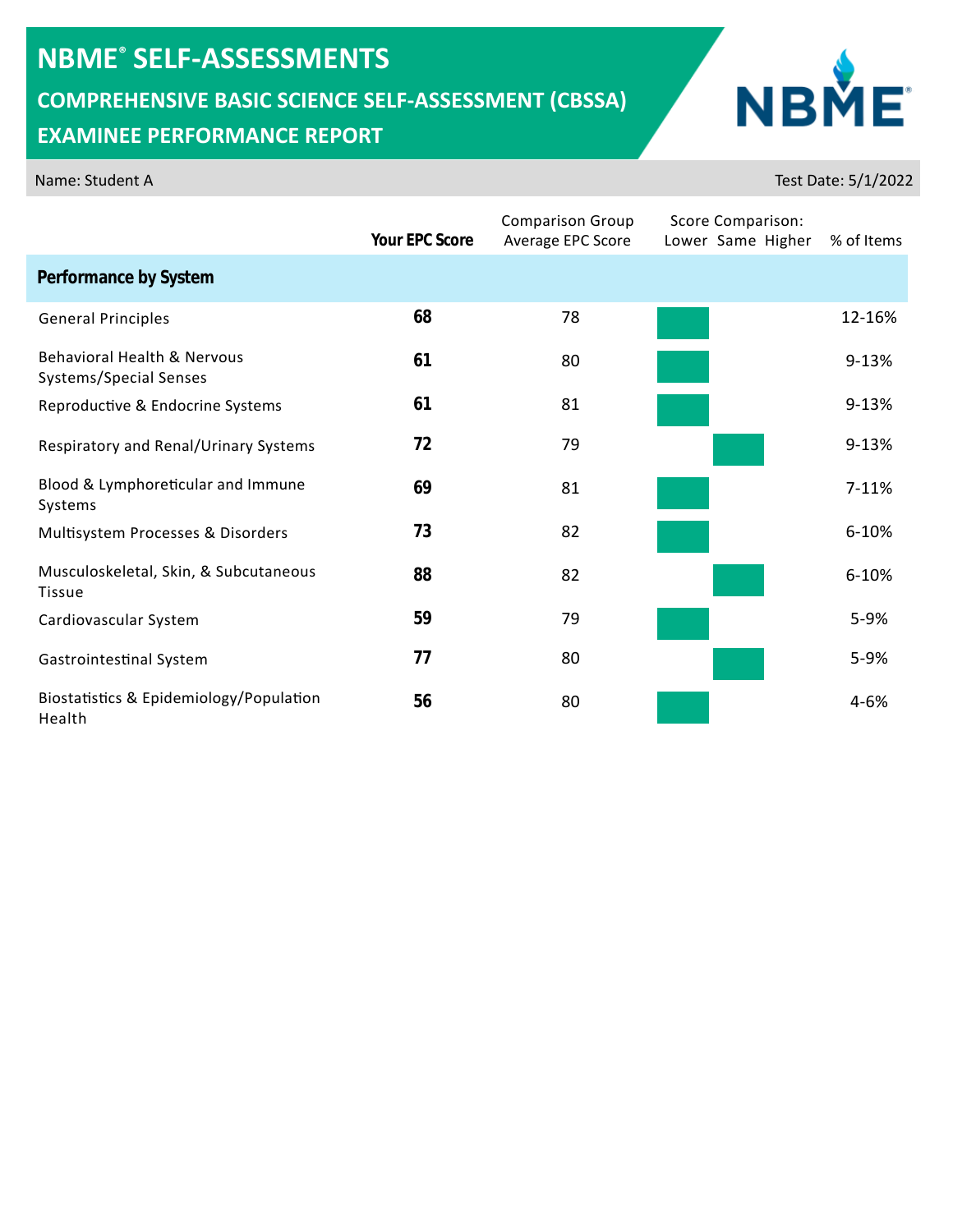**COMPREHENSIVE BASIC SCIENCE SELF-ASSESSMENT (CBSSA)**

## **EXAMINEE PERFORMANCE REPORT**

|                                     | Your EPC Score | <b>Comparison Group</b><br>Average EPC Score | Score Comparison:<br>Lower Same Higher | % of Items |
|-------------------------------------|----------------|----------------------------------------------|----------------------------------------|------------|
| Performance by Discipline           |                |                                              |                                        |            |
| Pathology                           | 72             | 81                                           |                                        | 44-52%     |
| Physiology                          | 74             | 80                                           |                                        | 25-35%     |
| Microbiology & Immunology           | 67             | 81                                           |                                        | 16-26%     |
| <b>Biochemistry &amp; Nutrition</b> | 75             | 81                                           |                                        | 14-24%     |
| Pharmacology                        | 87             | 83                                           |                                        | 15-22%     |
| Gross Anatomy & Embryology          | 62             | 76                                           |                                        | 11-15%     |
| <b>Behavioral Sciences</b>          | 82             | 87                                           |                                        | 8-13%      |
| Histology & Cell Biology            | 73             | 78                                           |                                        | 8-13%      |
| Genetics                            | 69             | 80                                           |                                        | 5-9%       |

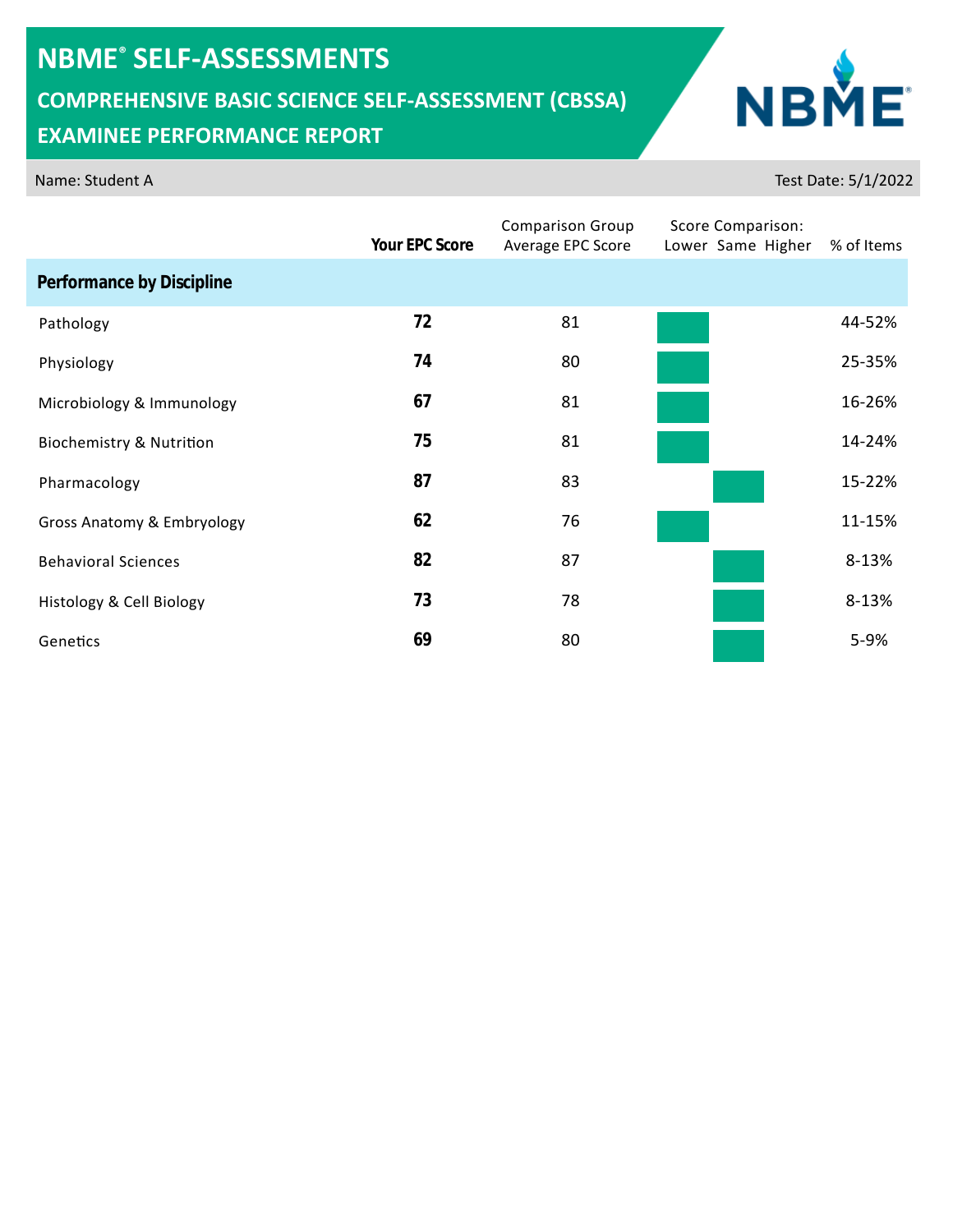**COMPREHENSIVE BASIC SCIENCE SELF-ASSESSMENT (CBSSA)**

#### **LONGITUDINAL REPORT**



Name: Student A Test Date: 5/1/2022

#### **Interpreting Your Results:**

- You may use this report to review your total test and content area performance over time. The following pages show results from up to six previous Comprehensive Basic Science Self-Assessment (CBSSA) administrations purchased on or after February 23, 2022.
- The **green circles**represent your equated percent correct (EPC) scores—the percentage of the content that you have mastered. EPC scores are statistically adjusted to account for slight variations in exam form difficulty, and may be slightly lower or higher than the actual percentage of questions you answered correctly on each form.
- The **vertical lines** represent the precision of the scores. If the vertical lines for two scores overlap between administrations, this means that your performance was not significantly different on those administrations.
- The black line represents the average estimated performance of the 2020 cohort of Step 1 first-takers from LCME-accredited medical schools on . CBSSA

| <b>Total Score</b> |
|--------------------|
| 47                 |
| 55                 |
| 54                 |
| 65                 |
| 69                 |
|                    |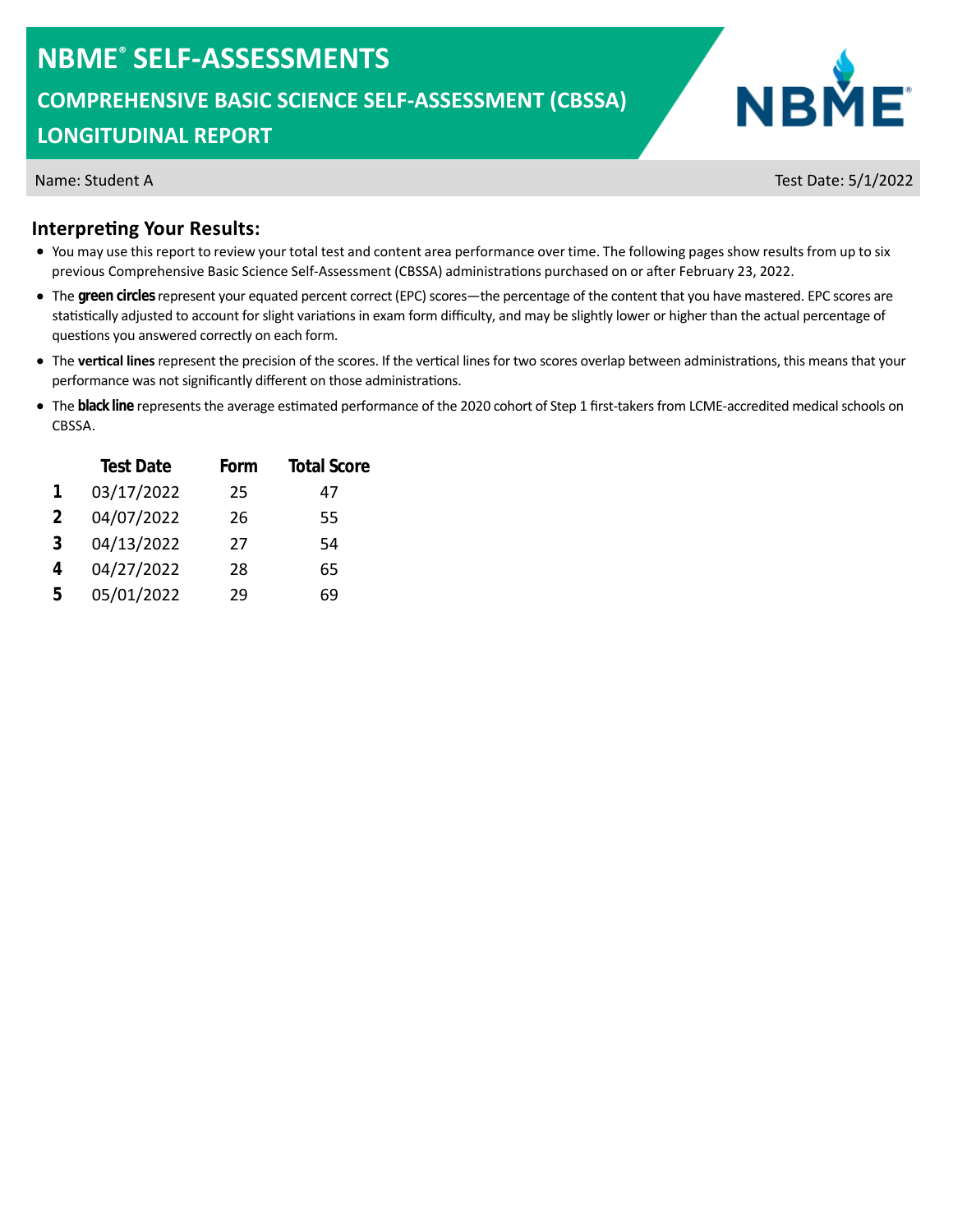**COMPREHENSIVE BASIC SCIENCE SELF-ASSESSMENT (CBSSA)**

## **LONGITUDINAL REPORT**

#### **Overall**



## **Physician Task**



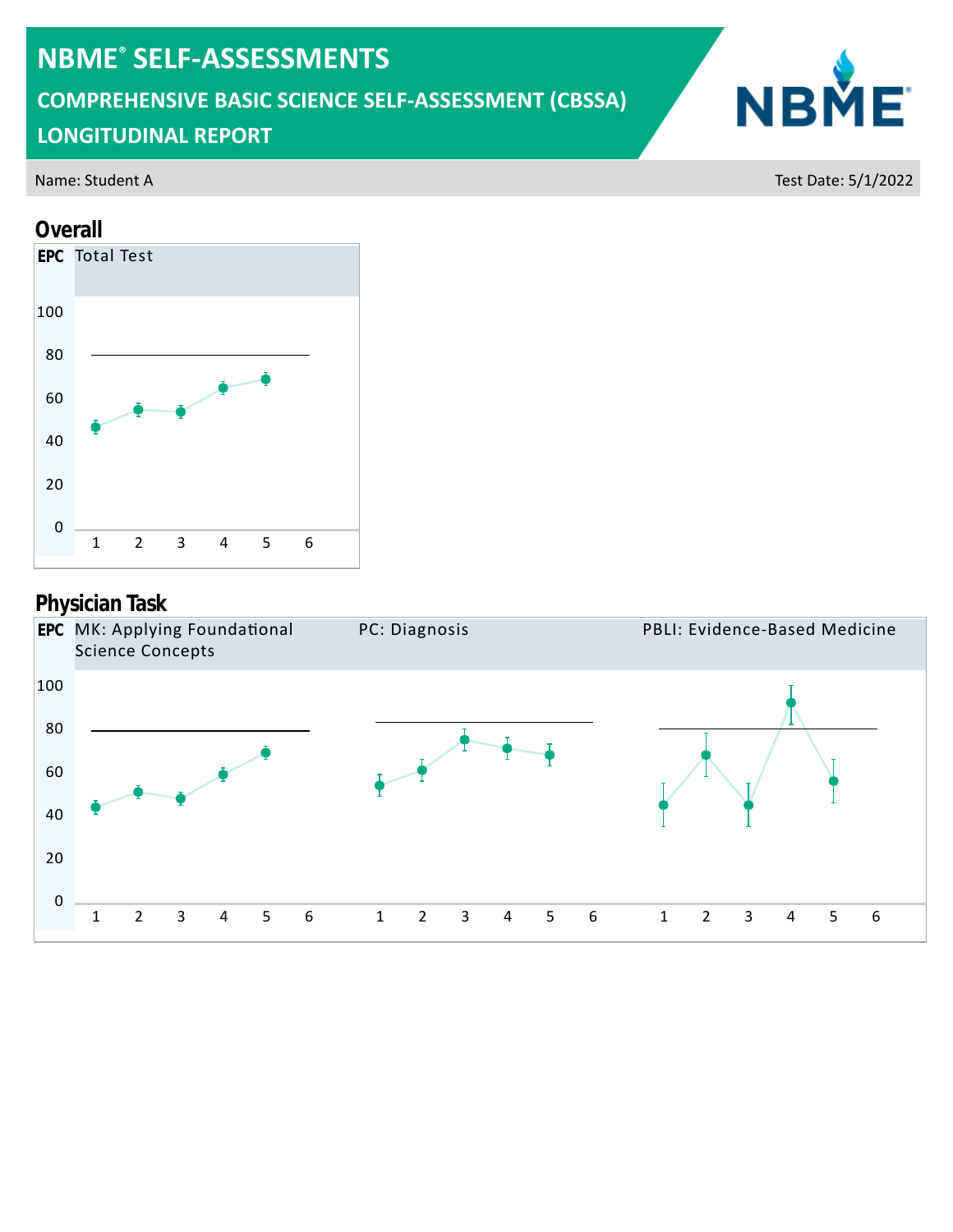**COMPREHENSIVE BASIC SCIENCE SELF-ASSESSMENT (CBSSA)**

## **LONGITUDINAL REPORT**

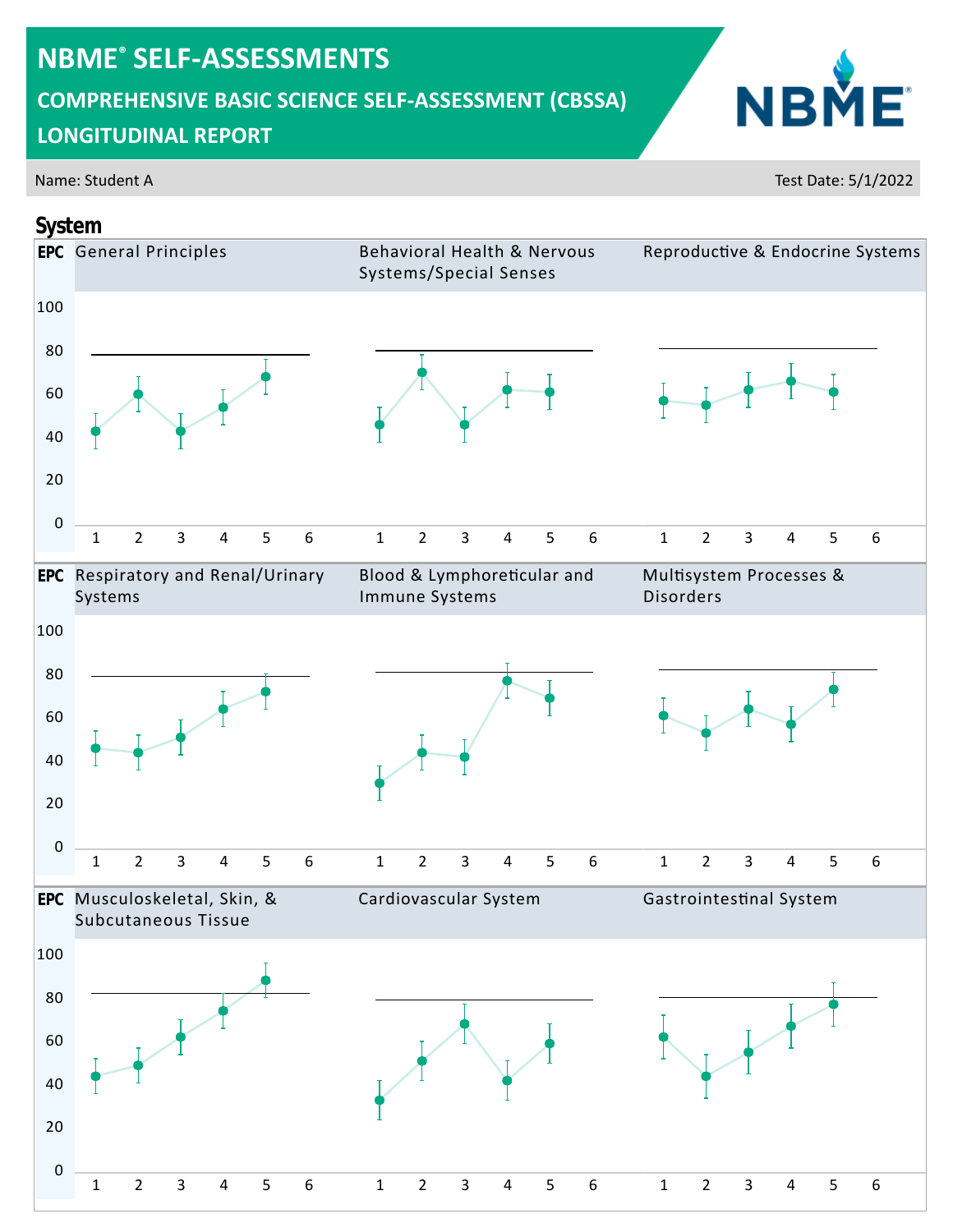**COMPREHENSIVE BASIC SCIENCE SELF-ASSESSMENT (CBSSA)**

## **LONGITUDINAL REPORT**

#### **System**